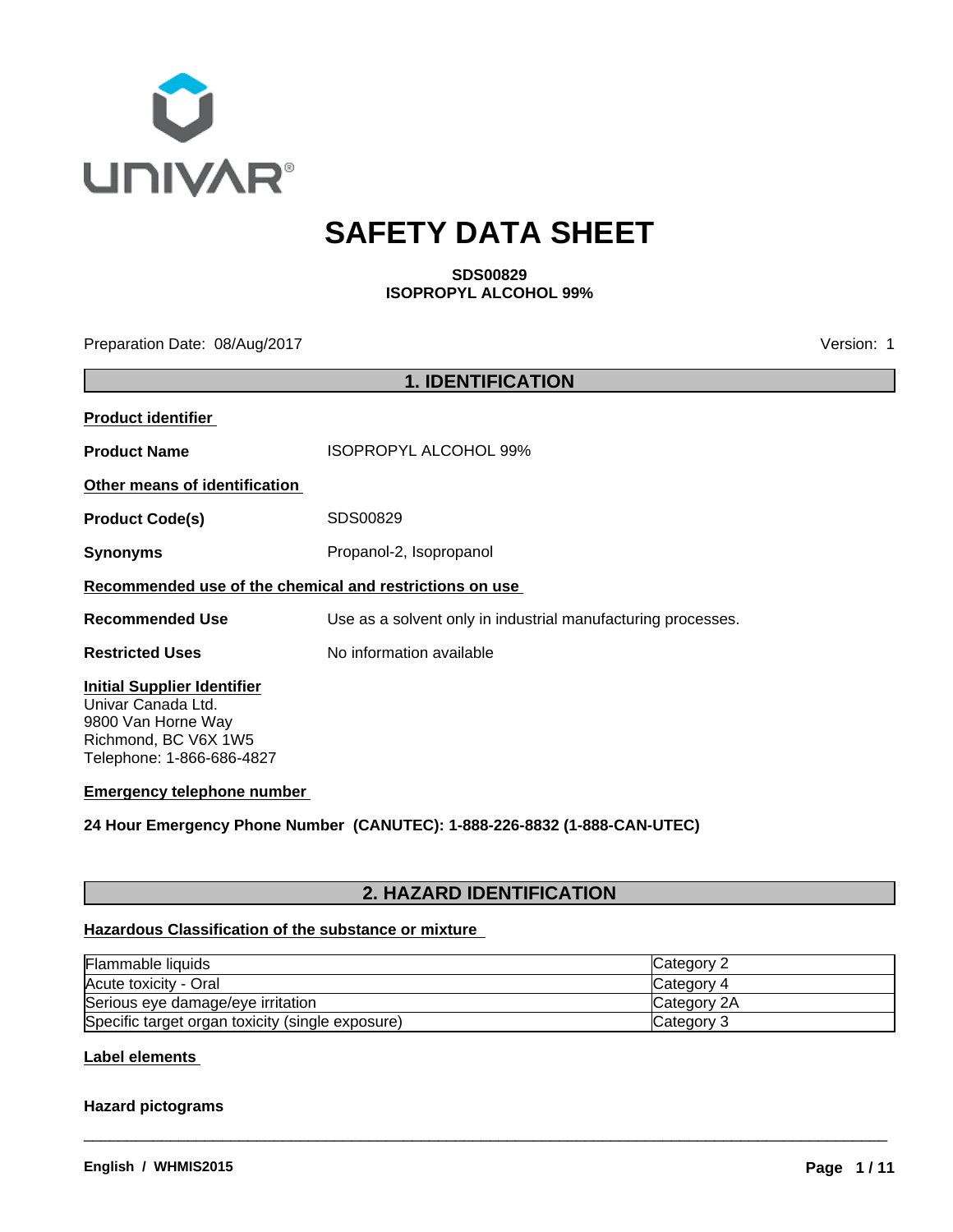

**Signal Word: Danger**

### **Hazard statements**

Highly flammable liquid and vapor Harmful if swallowed Causes serious eye irritation May cause drowsiness or dizziness

### **Precautionary Statements**

### **Prevention**

Keep away from heat, hot surfaces, sparks, open flames and other ignition sources. No smoking Keep container tightly closed Ground and bond container and receiving equipment Use explosion-proof electrical/ ventilating / lighting/ equipment Use only non-sparking tools Take precautionary measures against static discharge Wear protective gloves/protective clothing/eye protection/face protection Wash hands thoroughly after handling Avoid breathing dust/fume/gas/mist/vapors/spray Use only outdoors or in a well-ventilated area

### **Response**

IF exposed or concerned: Get medical advice/attention IF IN EYES: Rinse cautiously with water for several minutes. Remove contact lenses, if present and easy to do. Continue rinsing If eye irritation persists: Get medical advice/attention IF ON SKIN (or hair): Take off immediately all contaminated clothing. Rinse skin with water or shower IF INHALED: Remove person to fresh air and keep comfortable for breathing IF SWALLOWED: Call a POISON CENTER or doctor if you feel unwell Rinse mouth

In case of fire: Use dry sand, dry chemical or alcohol-resistant foam to extinguish

### **Storage**

Store locked up Store in a well-ventilated place. Keep container tightly closed

### **Disposal**

Dispose of contents/container to an approved waste disposal plant

# **Other Information**

**Unknown acute toxicity** No information available

# **3. COMPOSITION/INFORMATION ON INGREDIENTS**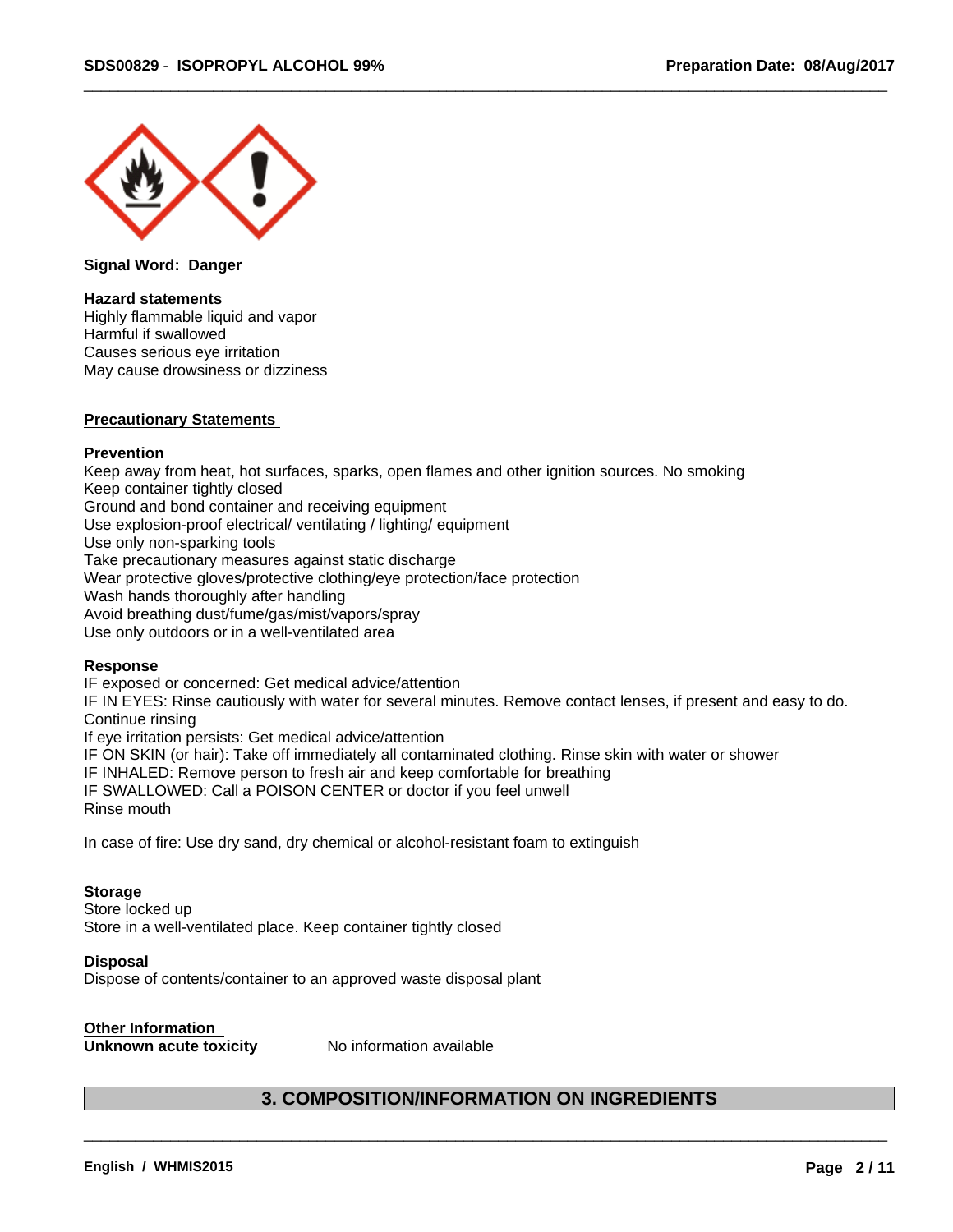# **Substance**

| Chemical Name               | N <sub>c</sub>                                          | $\Omega$      | 101112222                  |
|-----------------------------|---------------------------------------------------------|---------------|----------------------------|
|                             | -                                                       | ™ant- .       | w                          |
|                             | <b>UNU</b>                                              | 7ο            | nonvins                    |
| <b>Isopropyl</b><br>Alcohol | $\sim$<br>$\sim$ $\sim$<br>$\sim$ $\sim$ $\sim$<br>ხა-ს | $'00\%$<br>90 | Alcohol<br><b>ISODrODV</b> |

# **4. FIRST AID**

### **Description of first aid measures**

### **General advice**

Show this safety data sheet to the doctor in attendance. IF exposed or concerned: Get medical advice/attention.

### **Inhalation**

Remove to fresh air.IF exposed or concerned: Get medical advice/attention.

# **Eye contact**

Rinse immediately with plenty of water, also under the eyelids, for at least 15 minutes. Keep eye wide open while rinsing. Do not rub affected area. Remove contact lenses, if present and easy to do. Continue rinsing. Get medical attention if irritation develops and persists.

### **Skin contact**

Wash off immediately with soap and plenty of water while removing all contaminated clothes and shoes.

### **Ingestion**

Do NOT induce vomiting. Clean mouth with water and drink afterwards plenty of water. Never give anything by mouth to an unconscious person. Call a physician.

# **Self-protection of the first aider**

Remove all sources of ignition. Ensure that medical personnel are aware of the material(s) involved, take precautions to protect themselves and prevent spread of contamination. Use personal protective equipment as required. See section 8 for more information. Avoid contact with skin, eyes or clothing.

# **Most important symptoms and effects, both acute and delayed:**

Causes serious eye irritation Low toxicity. May cause corneal injury. May cause lachrymation (excessive tears). May cause pain disproportionate to the level of irritation to eye tissue. Aspiration into the lungs during ingestion or vomiting may lead to chemical pneumonitis. May cause central nervous system effects, such as headache, nausea, vomiting, abdominal pain, dizziness, confusion and breathing difficulties. Small amounts swallowed incidental to normal handling operations are not likely to cause injury. Prolonged skin contact is unlikely to result in absorption of harmful amounts. Swallowing larger amounts may cause injury. Vapor may cause eye irritation experienced as mild discomfort and redness. May cause drying and flaking of the skin. Prolonged exposure not likely to cause significant skin irritation. Signs and symptoms of excessive exposure may include: Facial flushing. Low blood pressure. Irregular heartbeats. With good ventilation, single exposure is not likely to be hazardous. In poorly ventilated areas, vapors or mists may accumulate and cause respiratory irritation. Prolonged excessive exposure may cause adverse effects. Excessive exposure (400 ppm) to isopropanol may cause eye, nose and throat irritation. Incoordination, confusion, hypotension, hypothermia, circulatory collapse, respiratory arrest and death may follow a longer duration or higher levels. Observations in animals include middle ear lining damage upon exposure to vapors of isopropanol. However, the relevance of this to humans is unknown.

# **Indication of any immediate medical attention and special treatment needed:**

# **Note to physicians**

Treatment based on sound judgment of physician and individual reactions of patient. Hemodialysis may be of benefit if substantial amounts have been ingested and the patient is showing signs of intoxication. Consider hemodialysis for patients with persistent hypotension or coma unresponsive to standard therapy (isopropanol levels >400 - 500 mg/dl). (Goldfrank 1998, King et al, 1970). Because rapid absorption may occur through lungs if aspirated and cause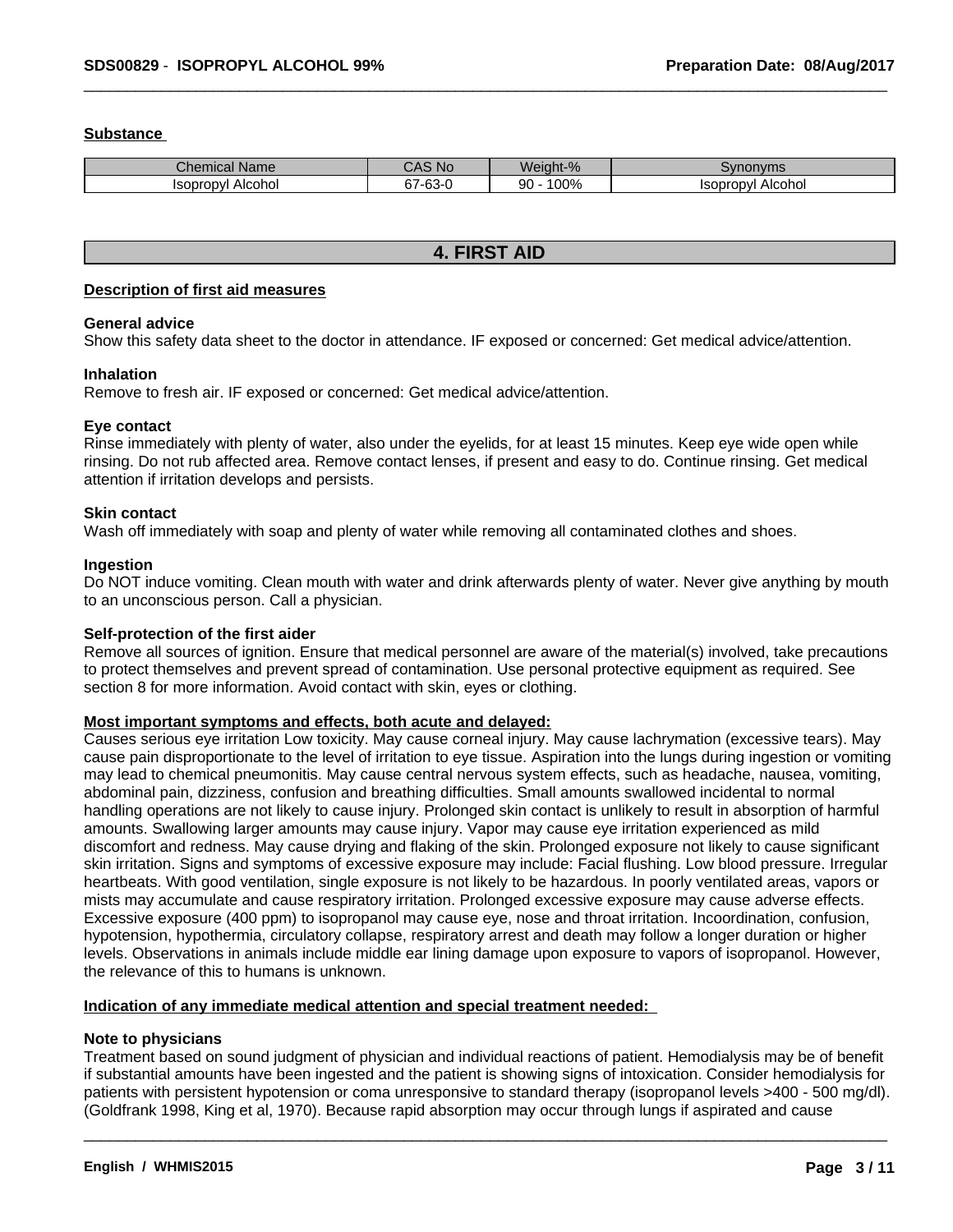systemic effects, the decision of whether to induce vomiting or not should be made by a physician. If lavage is performed, suggest endotracheal and/or esophageal control. Danger from lung aspiration must be weighed against toxicity when considering emptying the stomach.

# **5. FIRE-FIGHTING MEASURES**

### **Suitable Extinguishing Media**

Water fog or fine spray, carbon dioxide, dry chemical, foam. Alcohol resistant foams (ATC type) are preferred if available. General purpose synthetic foams (including AFFF) or protein foams may function, but much less effectively. Do not use direct water stream, which will spread fire.

CAUTION: Use of water spray when fighting fire may be inefficient.

### **Specific hazards arising from the substance or mixture**

Use water spray to cool fire-exposed containers and structures. Vapors are heavier than air and may accumulate in low areas. Vapors may travel along the ground to be ignited at distant locations. Isolate and restrict area access. Move containers from fire area if you can do it without risk. Stop leak only if safe to do so. Container may rupture from gas generation in a fire situation. Fight fire from a safe distance and from a protected location. Flammable concentrations of vapor can accumulate at temperatures above flash point. Use proper bonding and grounding during product transfer. NEVER use a water jet directly on the fire because it may spread the fire to a larger area. Flammable mixtures may exist within the vapor space of containers at room temperature. Keep out of low areas where gases (fumes) can accumulate. Flammable mixtures of this product are readily ignited even by static discharge. Use water spray to disperse vapors; re-ignition is possible.When product is stored in closed containers, a flammable atmosphere can develop. Use caution and test if material is burning before entering area. Material burns with invisible flame.

### **Hazardous combustion products**

Hazardous decomposition products depend upon temperature, air supply, and the presence of other materials.

### **Special protective equipment for fire-fighters**

Firefighters should wear self-contained breathing apparatus and full firefighting turnout gear. Use personal protection equipment.

# **6. ACCIDENTAL RELEASE MEASURES**

### **Personal precautions, protective equipment and emergency procedures**

Evacuate personnel to safe areas. Use personal protective equipment as required. See section 8 for more information. Avoid contact with skin, eyes or clothing. Ensure adequate ventilation. Keep people away from and upwind of spill/leak. ELIMINATE all ignition sources (no smoking, flares, sparks or flames in immediate area). Pay attention to flashback. Take precautionary measures against static discharges. All equipment used when handling the product must be grounded. Do not touch or walk through spilled material.

### **Environmental precautions**

Refer to protective measures listed in Sections 7 and 8. Prevent further leakage or spillage if safe to do so. Prevent product from entering drains.

### **Methods and materials for containment and cleaning up**

Stop leak if you can do it without risk. Do not touch or walk through spilled material. A vapor suppressing foam may be used to reduce vapors. Dike far ahead of spill to collect runoff water. Keep out of drains, sewers, ditches and waterways. Absorb with earth, sand or other non-combustible material and transfer to containers for later disposal.

Take precautionary measures against static discharges. Dam up. Soak up with inert absorbent material. Pick up and transfer to properly labeled containers.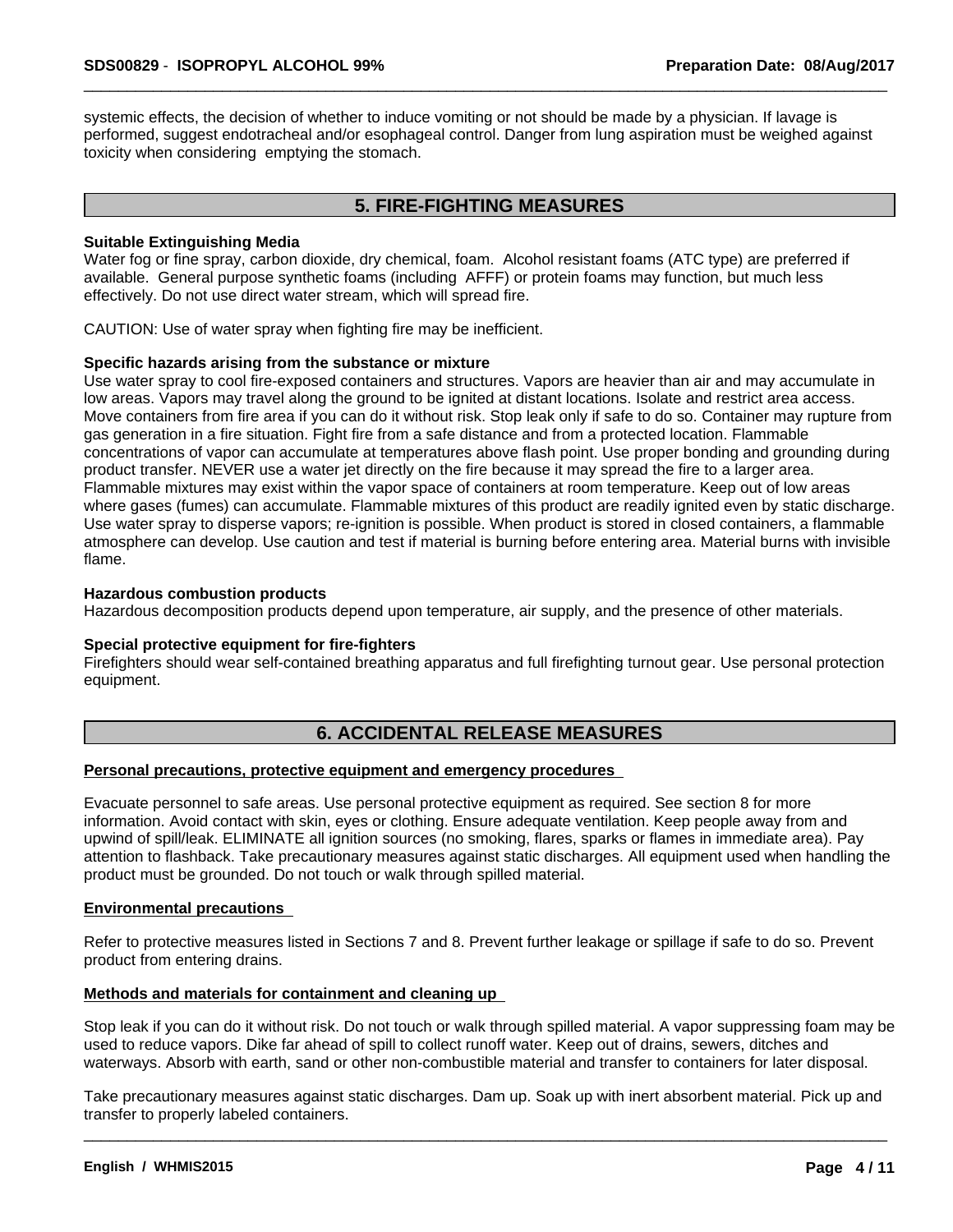# **7. HANDLING AND STORAGE**

### **Precautions for safe handling**

Avoid contact with eyes, skin and clothing. Vapors form from this product and may travel or be moved by air currents and ignited by pilot lights, other flames, smoking, sparks, heaters, electrical equipment, static discharges or other ignition sources at locations distant from product handling point and may flash back explosively. Wash thoroughly after handling. Keep away from heat, sparks and flame. Do not ingest. Do not cut, drill, grind, weld or perform similar operations on or near containers. Empty containers may contain hazardous product residues. Bond and ground containers during transfer operations. No smoking or open flame in storage, use or handling areas. Use non-sparking tools. Avoid breathing mist or vapor. Never use air pressure for transferring product. Vapors are heavier than air and will collect in low areas. Do not enter confined spaces unless adequately ventilated.

### **Conditions for safe storage, including any incompatibilities**

Store in a cool, dry, well ventilated area, away from heat and ignition sources. Place away from incompatible materials. Keep away from direct sunlight. Peroxides can form if this product is stored in contact with air. Peroxides can be explosive. Shelf life: 20 months in original, sealed container.

# **8. EXPOSURE CONTROLS/PERSONAL PROTECTION**

# **Control parameters**

# **Exposure Limits** .

| <b>Chemical Name</b> | Alberta OEL                           | British Columbia I | Ontario      | Quebec OEL                                                             | Exposure Limit - | Immediately                               |
|----------------------|---------------------------------------|--------------------|--------------|------------------------------------------------------------------------|------------------|-------------------------------------------|
|                      |                                       | <b>OEL</b>         |              |                                                                        | <b>ACGIH</b>     | Dangerous to Life<br>l or Health - IDLH I |
| Isopropyl Alcohol    | TWA: 200 ppm                          | TWA: 200 ppm       | TWA: 200 ppm | TWA: 400 ppm                                                           | 400 ppm STEL     | 2000 ppm                                  |
| 67-63-0              |                                       |                    |              | TWA: 492 mg/m $^3$   STEL: 400 ppm   STEL: 400 ppm  TWA: 985 mg/m $^3$ | 200 ppm          |                                           |
|                      | STEL: 400 ppm                         |                    |              | STEL: 500 ppm                                                          | <b>TLV-TWA</b>   |                                           |
|                      | $\textsf{ISTEL}: 984 \textsf{mq/m}^3$ |                    |              | STEL: 1230                                                             |                  |                                           |
|                      |                                       |                    |              | mq/m <sup>3</sup>                                                      |                  |                                           |

Consult local authorities for recommended exposure limits

### **Appropriate engineering controls**

### **Engineering controls**

Electrical and mechanical equipment should be explosion proof. Local ventilation recommended where mechanical ventilation is ineffective in controlling airborne concentrations below the recommended occupational exposure limit. Make up air should always be supplied to balance air exhausted (either generally or locally). For personnel entry into confined spaces (i.e. bulk storage tanks) a proper confined space entry procedure must be followed including ventilation and testing of tank atmosphere. Concentrations in air should be maintained below lower explosive limit at all times or below the recommended threshold limit value if unprotected personnel are involved. Mechanical ventilation is recommended for all indoor situations to control fugitive emissions.

### **Individual protection measures, such as personal protective equipment**

### **Eye/face protection**

Tight sealing safety goggles.

### **Hand protection**

Nitrile gloves. Neoprene gloves. Polyvinyl alcohol gloves. Ethyl Vinyl Alcohol Laminate (EVAL). Natural rubber gloves.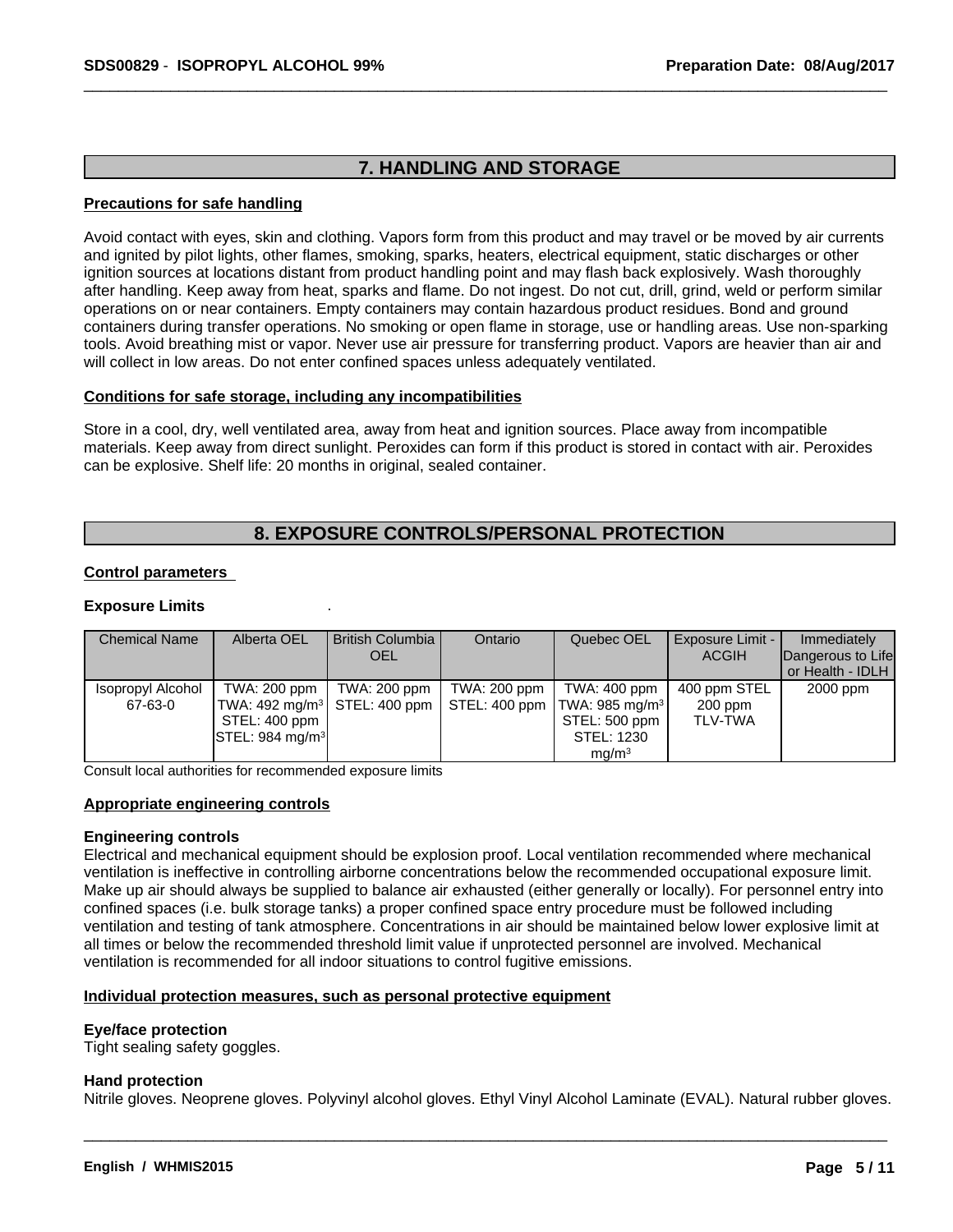Polyvinylchloride (PVC) gloves. Polyethylene gloves. NOTICE: The selection of a specific glove for a particular application and duration of use in a workplace should also take into account all relevant workplace factors such as, but not limited to: Other chemicals which may be handled, physical requirements (cut/puncture protection, dexterity, thermal protection), potential body reactions to glove materials as well as the instructions/specifications provided by the glove supplier. Use gloves chemically resistant to this material, examples of preferred glove barrier materials include:. Examples of acceptable glove barrier materials include:.

### **Skin and body protection**

Antistatic boots. Chemical resistant apron. Long sleeved clothing. Wear suitable protective clothing.

### **Respiratory protection**

Use a NIOSH-approved chemical cartridge respirator with organic vapor cartridges or use a NIOSH-approved supplied-air respirator. For high airborne concentrations, use a NIOSH -approved supplied-air respirator, either self-contained or airline breathing apparatus, operated in positive pressure mode. NIOSH approved supplied air respirator when airborne concentrations exceed exposure limits.

### **General hygiene considerations**

Do not eat, drink or smoke when using this product. Contaminated work clothing should not be allowed out of the workplace. Regular cleaning of equipment, work area and clothing is recommended. Wash hands before breaks and immediately after handling the product. Avoid contact with skin, eyes or clothing. Wear suitable gloves and eye/face protection.

# **9. PHYSICAL AND CHEMICAL PROPERTIES**

 $\overline{\phantom{a}}$  ,  $\overline{\phantom{a}}$  ,  $\overline{\phantom{a}}$  ,  $\overline{\phantom{a}}$  ,  $\overline{\phantom{a}}$  ,  $\overline{\phantom{a}}$  ,  $\overline{\phantom{a}}$  ,  $\overline{\phantom{a}}$  ,  $\overline{\phantom{a}}$  ,  $\overline{\phantom{a}}$  ,  $\overline{\phantom{a}}$  ,  $\overline{\phantom{a}}$  ,  $\overline{\phantom{a}}$  ,  $\overline{\phantom{a}}$  ,  $\overline{\phantom{a}}$  ,  $\overline{\phantom{a}}$ 

# **Information on basic physical and chemical properties**

| Appearance                                         |                           |                         |
|----------------------------------------------------|---------------------------|-------------------------|
| <b>Physical state</b>                              | Liquid                    |                         |
| Color                                              | Colorless                 |                         |
| Odor                                               | Alcohol                   |                         |
| <b>Odor threshold</b>                              | No information available  |                         |
| <b>PROPERTIES</b>                                  | Values                    | Remarks • Method        |
| pH                                                 | No data available         | none known              |
| Melting point / freezing point                     | -89 °C / -128 °F          |                         |
| Initial boiling point/boiling range 82 °C / 180 °F |                           |                         |
| <b>Flash point</b>                                 | 12 °C / 54 °F             | Tag Closed Cup ASTM D56 |
| <b>Evaporation rate</b>                            | 1.5                       |                         |
| Flammability (solid, gas)                          | No data available         | none known              |
| <b>Flammability Limit in Air</b>                   |                           | none known              |
| <b>Upper flammability limit:</b>                   | 12                        |                         |
| Lower flammability limit:                          | $\overline{2}$            |                         |
| Vapor pressure                                     | 33 hPa @ 20°C             |                         |
| <b>Relative vapor density</b>                      | 2.1                       |                         |
| <b>Specific Gravity</b>                            | $0.78 - 0.79$ @ 20°C      |                         |
| <b>Water solubility</b>                            | Completely miscible       |                         |
| Solubility in other solvents                       | No data available         |                         |
| <b>Partition coefficient</b>                       | No data available         | none known              |
| <b>Autoignition temperature</b>                    | 425 °C / 797 °F           |                         |
| <b>Decomposition temperature</b>                   | No data available         | none known              |
| <b>Kinematic viscosity</b>                         | Dynamic 2.4 mPa.s @ 20°C  |                         |
| <b>Dynamic viscosity</b>                           | No data available         | none known              |
| <b>Explosive properties</b>                        | No information available. |                         |
| <b>Oxidizing properties</b>                        | No information available. |                         |
|                                                    |                           |                         |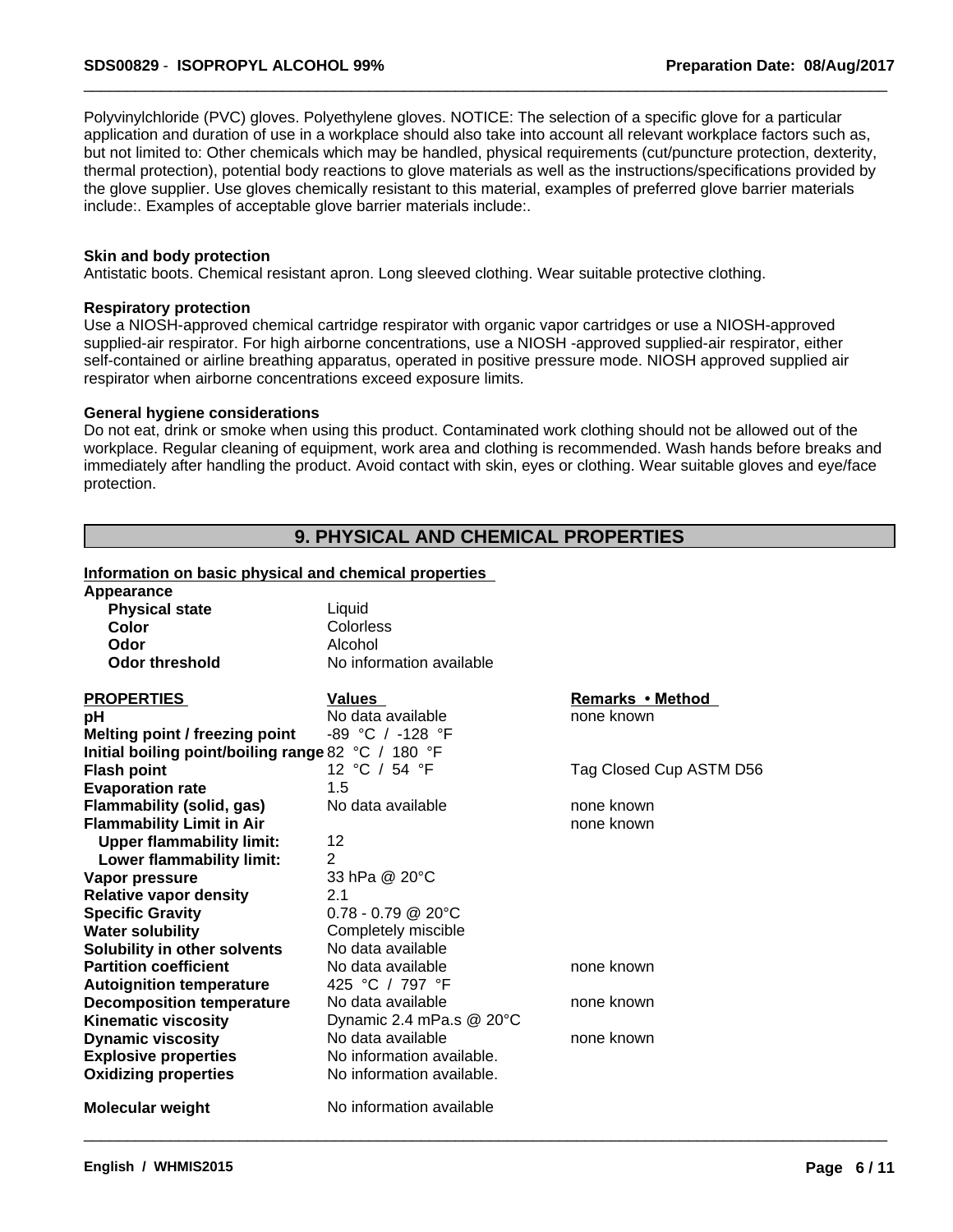# **VOC Percentage Volatility** No information available **Liquid Density**<br> **Bulk density**<br> **Bulk density**<br> **CO No** information available

**No information available** 

# **10. STABILITY AND REACTIVITY**

**Reactivity/Chemical Stability** Stable

**Possibility of hazardous reactions** No additional remark.

**Hazardous polymerization**

Will not occur.

### **Conditions to avoid**

Product can decompose at elevated temperatures. Avoid contact with heat, sparks, open flame, and static discharge.

### **Incompatible materials**

Strong oxidizers. Strong acids. Aldehydes. Halogens. Halogenated organics.

### **Hazardous decomposition products**

Hazardous decomposition products depend upon temperature, air supply, and the presence of other materials.

# **11. TOXICOLOGICAL INFORMATION**

# **Information on likely routes of exposure**

### **Inhalation**

With good ventilation, single exposure is not likely to be hazardous. In poorly ventilated areas, vapors or mists may accumulate and cause respiratory irritation. Prolonged excessive exposure may cause adverse effects. Excessive exposure (400 ppm) to isopropanol may cause eye, nose and throat irritation. Incoordination, confusion, hypotension, hypothermia, circulatory collapse, respiratory arrest and death may follow a longer duration or higher levels. Observations in animals include middle ear lining damage upon exposure to vapors of isopropanol. However, the relevance of this to humans is unknown.

### **Eye contact**

Causes serious eye irritation. May cause corneal injury. May cause lachrymation (excessive tears). May cause pain disproportionate to the level of irritation to eye tissue. Vapor may cause eye irritation experienced as mild discomfort and redness.

### **Skin contact**

Prolonged skin contact is unlikely to result in absorption of harmful amounts. May cause drying and flaking of the skin. Prolonged exposure not likely to cause significant skin irritation.

### **Ingestion**

Harmful if swallowed. Low toxicity. May cause central nervous system effects, such as headache, nausea, vomiting, abdominal pain, dizziness, confusion and breathing difficulties. Small amounts swallowed incidental to normal handling operations are not likely to cause injury. Swallowing larger amounts may cause injury. Signs and symptoms of excessive exposure may include: Facial flushing. Low blood pressure. Irregular heartbeats.

# **Information on toxicological effects**

# **Symptoms**

Isopropanol is a moderate to severe eye irritant and a mild skin irritant. Repeated or prolonged skin contact can cause drying and cracking of the skin (dermatitis). There are no reports of harmful effects developing following short-term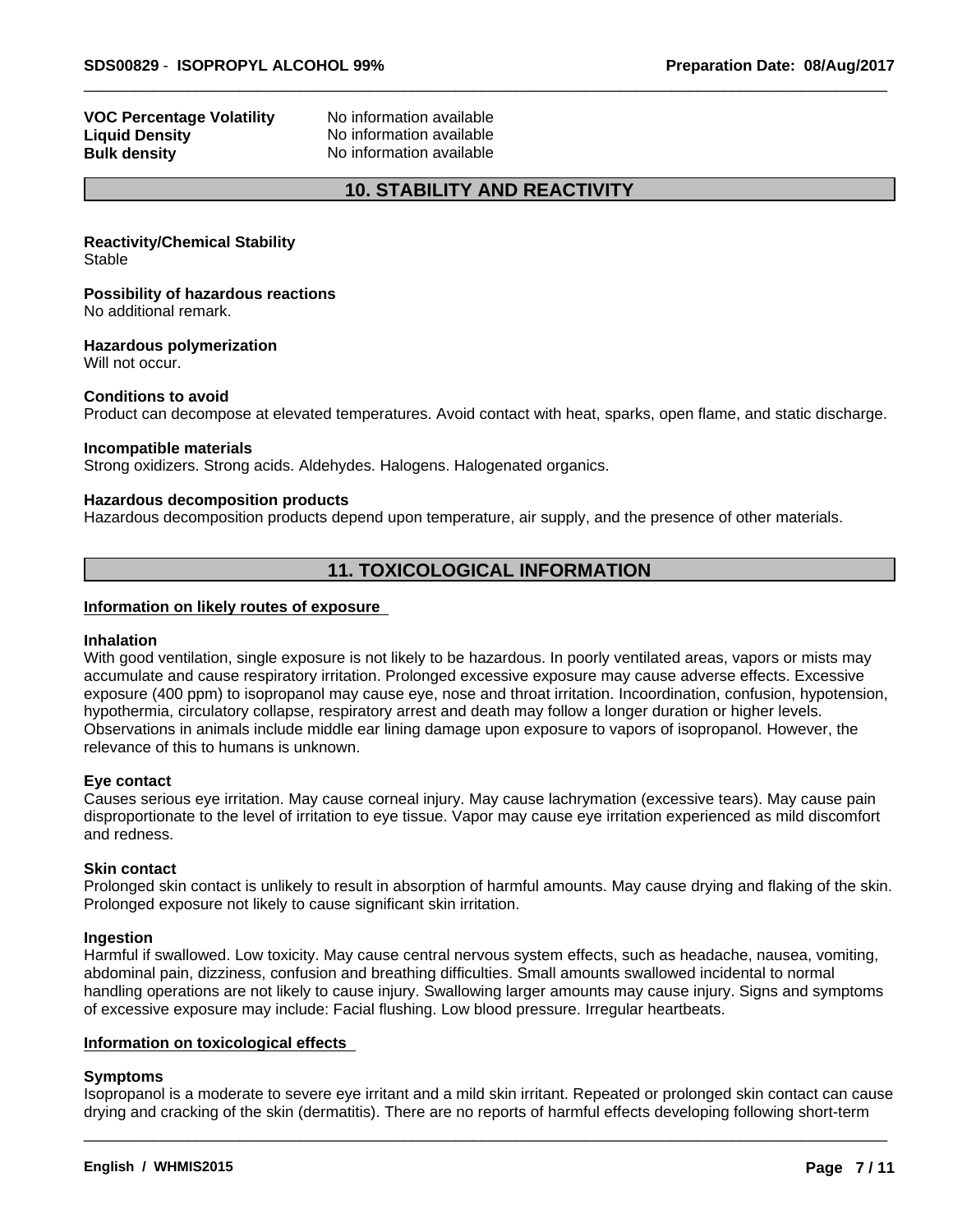exposure to Isopropanol. Exposure produced mild - moderate irritation of the nose and throat. It can probably cause central nervous system (CNS) depression, based on animal information and comparison to related alcohols. Symptoms may include headache, nausea, dizziness, vomiting and incoordination. High exposures may result in unconsciousness and death. Ingestion of large amounts can result in symptoms of CNS depression. Isopropanol can probably be inhaled into the lungs (aspirated) during ingestion or vomiting. Aspiration can result in severe, life-threatening lung damage. In rats and mice long-term exposure by inhalation or ingestion has produced decreased body weight, a reversible increase in motor activity, increased liver weight, and signs of central nervous system (CNS) depression. Decreased testes weight has been observed in mice, while increased testes weight has been observed in rats exposed to high concentrations. Kidney injury has been observed in rats (especially males) and mice exposed to high concentrations. These effects are believed to be species specific and unlikely to occur in humans. Observations in animals include: Lethargy. Isopropanol toxicity is synergistic with chloroform and carbontetrachloride resulting in hepatotoxicity.

# **Numerical measures of toxicity**

### **Acute toxicity**

### **The following values are calculated based on chapter 3.1 of the GHS document** .

| ATEmix (oral)          | 1,870.00 mg/kg |  |
|------------------------|----------------|--|
| <b>ATEmix (dermal)</b> | 4,059.00 mg/kg |  |

**Unknown acute toxicity** No information available

| <b>Chemical Name</b>         | Oral LD50                                          | Dermal LD50             | <b>Inhalation LC50</b>                                   |
|------------------------------|----------------------------------------------------|-------------------------|----------------------------------------------------------|
| Isopropyl Alcohol<br>67-63-0 | Rat<br>1870 mg/kg<br>$\overline{\phantom{0}}$<br>= | Rabbit,<br>= 4059 mg/kg | Rat)<br>72600 mg/m <sup>3</sup><br>\ 4 h<br>$=$ $\prime$ |

### **Delayed and immediate effects as well as chronic effects from short and long-term exposure**

### **Skin corrosion/irritation**

Prolonged skin contact is unlikely to result in absorption of harmful amounts. May cause drying and flaking of the skin. Prolonged exposure not likely to cause significant skin irritation.

### **Serious eye damage/eye irritation**

Causes serious eye irritation. May cause corneal injury. May cause lachrymation (excessive tears). May cause pain disproportionate to the level of irritation to eye tissue. Vapor may cause eye irritation experienced as mild discomfort and redness.

### **Respiratory or skin sensitization**

No information available.

### **Germ cell mutagenicity**

No information available.

### **Carcinogenicity**

Classification based on data available for ingredients.

The table below indicateswhether each agency has listed any ingredient as a carcinogen.

| Chemical<br>Name             | <b>ACGIH</b>                 | $\triangle$ D $\cap$<br><b>IANU</b> | <b>NTF</b>        | OSHA |  |
|------------------------------|------------------------------|-------------------------------------|-------------------|------|--|
| Isopropyl Alcohol<br>67-63-0 | $\cdots$<br>available<br>Not | Group<br>Group 3                    | <br>Not available |      |  |

 $\overline{\phantom{a}}$  ,  $\overline{\phantom{a}}$  ,  $\overline{\phantom{a}}$  ,  $\overline{\phantom{a}}$  ,  $\overline{\phantom{a}}$  ,  $\overline{\phantom{a}}$  ,  $\overline{\phantom{a}}$  ,  $\overline{\phantom{a}}$  ,  $\overline{\phantom{a}}$  ,  $\overline{\phantom{a}}$  ,  $\overline{\phantom{a}}$  ,  $\overline{\phantom{a}}$  ,  $\overline{\phantom{a}}$  ,  $\overline{\phantom{a}}$  ,  $\overline{\phantom{a}}$  ,  $\overline{\phantom{a}}$ 

**Legend**

### **IARC (International Agency for Research on Cancer)**

Group 1 - Carcinogenic to Humans

Group 3 - Not Classifiable as to Carcinogenicity in Humans

**OSHA (Occupational Safety and Health Administration of the US Department of Labor)**

X - Present

### **Reproductive toxicity**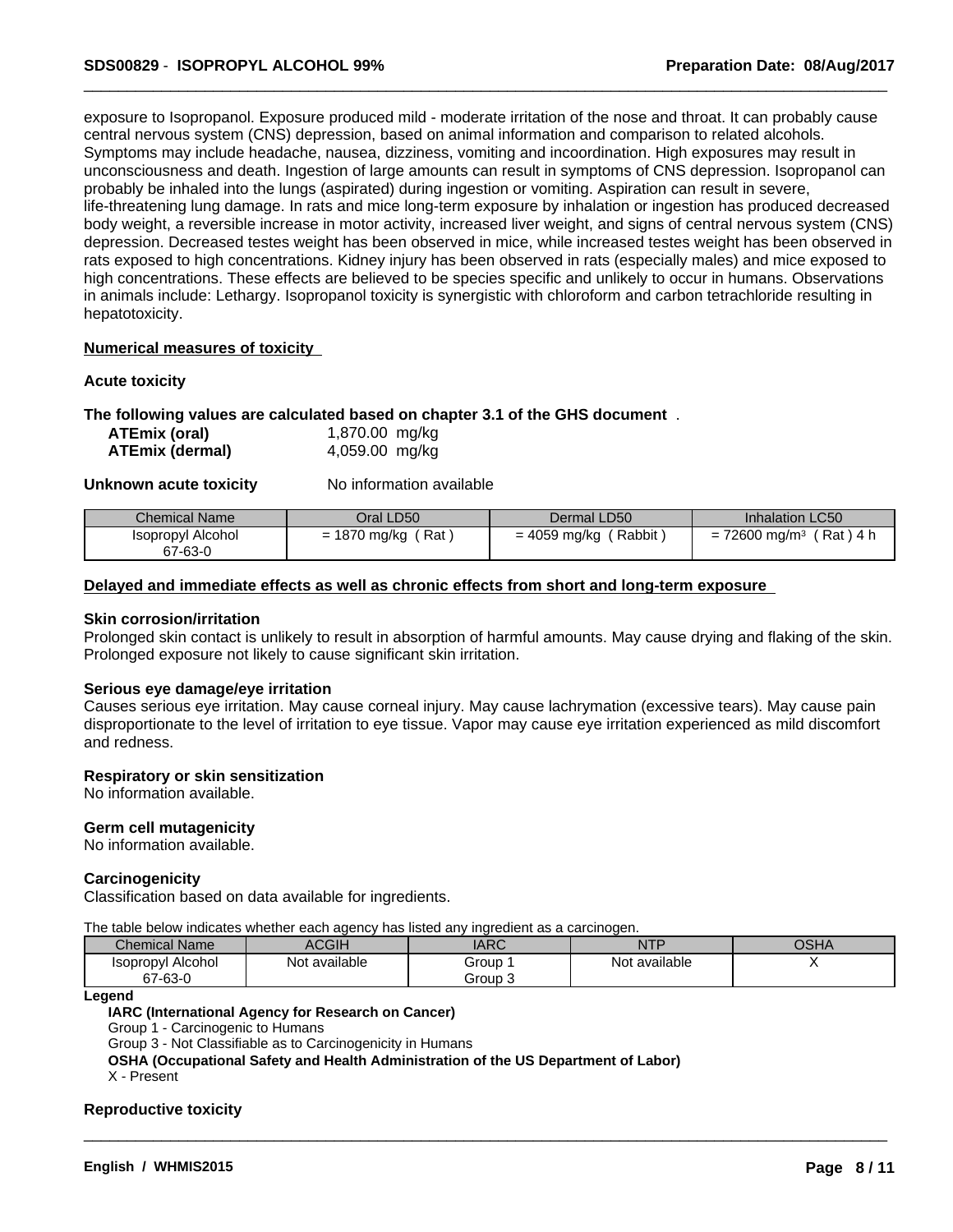There is no human information available for Isopropanol. However, Isopropanol is considered teratogenic/embryotoxic based on animal information. One inhalation rat study has shown that 2-propanol is fetotoxic (caused reduced fetal weight gain) in the absence of maternal toxicity. Other studies have shown no effects or effects in the presence of maternal toxicity. Positive and negative mutagenic results have been obtained in mammalian cells in vitro and negative results in bacteria.

### **Specific target organ systemic toxicity - single exposure**

May cause drowsiness or dizziness.

# **Specific target organ systemic toxicity - repeated exposure**

No information available.

# **Aspiration hazard**

No information available.

# **12. ECOLOGICAL INFORMATION**

### **Ecotoxicity** .

| <b>Chemical Name</b> |                       | Ecotoxicity - Freshwater Ecotoxicity - Fish Species | Toxicity to    | Crustacea              |
|----------------------|-----------------------|-----------------------------------------------------|----------------|------------------------|
|                      | Algae Data            | Data                                                | microorganisms |                        |
| Isopropyl Alcohol    | 1000 mg/L EC50        | 11130 mg/L LC50                                     | Not available  | EC50: =13299mg/L (48h, |
| 67-63-0              | Desmodesmus           | (Pimephales promelas)                               |                | Daphnia magna)         |
|                      | subspicatus 72 h 1000 | 96 h static 9640 mg/L                               |                |                        |
|                      | mg/L EC50             | LC50 (Pimephales                                    |                |                        |
|                      | Desmodesmus           | promelas) 96 h                                      |                |                        |
|                      | subspicatus 96 h      | flow-through 1400000                                |                |                        |
|                      |                       | ug/L LC50 (Lepomis                                  |                |                        |
|                      |                       | macrochirus) 96 h                                   |                |                        |

**Persistence and degradability** No information available.

**Bioaccumulation** No information available.

### **Component Information**

| Chemical Name     | <b>Partition coefficient</b> |
|-------------------|------------------------------|
| Isopropyl Alcohol | 0.05                         |
| 67-63-0           |                              |

**Other adverse effects** No information available.

# **13. DISPOSAL CONSIDERATIONS**

### **Waste treatment methods**

Disposal of all wastes must be done in accordance with municipal, provincial and federal regulations. It is the responsibility of the waste generator to determine the toxicity and physical properties of the material generated to determine the proper waste classification and disposal methods in compliance with applicable regulations. Recover or recycle if possible.

Empty containers should be recycled or disposed of through an approved waste management facility. Drain container thoroughly. After draining, vent in a safe place away from sparks and fire. Residues may cause an explosion hazard. Do not puncture, cut or weld uncleaned drums.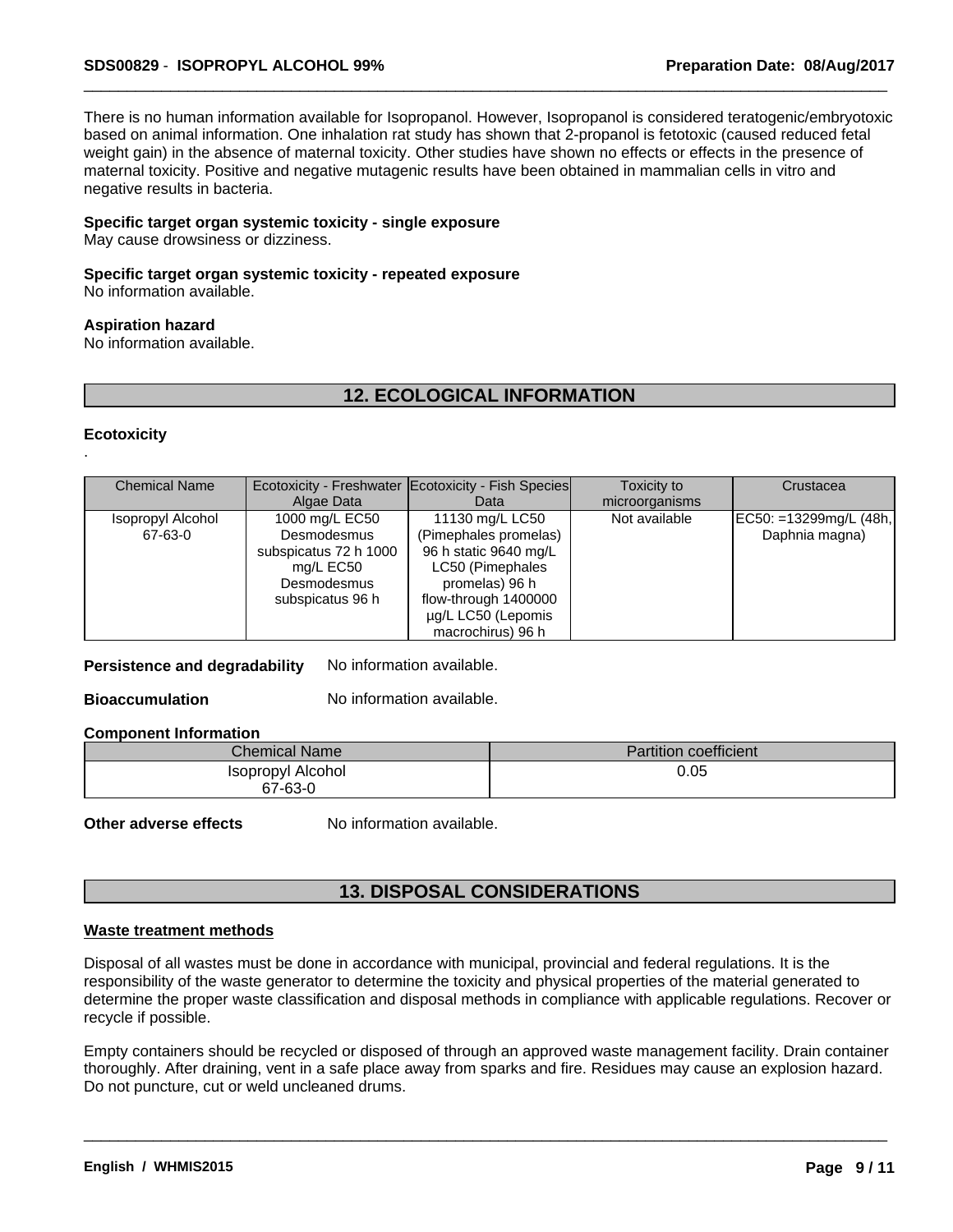# **14. TRANSPORT INFORMATION**

#### **TDG (Canada):**

| <b>UN Number</b>        | <b>UN1219</b>      |  |
|-------------------------|--------------------|--|
| <b>Shipping name</b>    | <b>ISOPROPANOL</b> |  |
| Class                   | 3                  |  |
| <b>Packing Group</b>    | Ш                  |  |
| <b>Marine pollutant</b> | No.                |  |
| DOT (U.S.)              |                    |  |
| <b>UN Number</b>        | UN1219             |  |
| Shipping name           | <b>ISOPROPANOL</b> |  |
| Class                   | 3                  |  |
| <b>Packing Group</b>    | II                 |  |
| <b>Marine pollutant</b> | Not available      |  |

# **15. REGULATORY INFORMATION**

**Safety, health and environmental regulations/legislation specific for the substance or mixture**

# **U.S. Regulatory Rules**

| Chemical Name               |            | CERCLA/SARA - Section 302: SARA (311, 312) Hazard Class: CERCLA/SARA - Section 313: |        |
|-----------------------------|------------|-------------------------------------------------------------------------------------|--------|
| Isopropyl Alcohol - 67-63-0 | Not Listed | Not Listed                                                                          | Listed |
| International Inventories   |            |                                                                                     |        |
| <b>TSCA</b>                 | Complies   |                                                                                     |        |
| <b>DSL/NDSL</b>             | Complies   |                                                                                     |        |

### **Legend:**

**TSCA** - United States Toxic Substances Control Act Section 8(b) Inventory **DSL/NDSL** - Canadian Domestic Substances List/Non-Domestic Substances List

# **16. OTHER INFORMATION, INCLUDING DATE OF PREPARATION OF THE LAST REVISION**

| NFPA:                                                                     | <b>Health hazards 2</b>                            | <b>Flammability 3</b> | <b>Instability 0</b>                                                | <b>Physical and</b><br>chemical properties -<br><b>Personal protection</b> |
|---------------------------------------------------------------------------|----------------------------------------------------|-----------------------|---------------------------------------------------------------------|----------------------------------------------------------------------------|
| HMIS Health Rating: Health hazards $2^*$                                  |                                                    | <b>Flammability 3</b> | <b>Physical hazards 0</b>                                           |                                                                            |
| Legend Section 8: EXPOSURE CONTROLS/PERSONAL PROTECTION<br>TWA<br>Ceiling | TWA (time-weighted average)<br>Maximum limit value | <b>STEL</b>           | Skin designation                                                    | STEL (Short Term Exposure Limit)                                           |
| <b>Prepared By:</b>                                                       |                                                    |                       | The Environment, Health and Safety Department of Univar Canada Ltd. |                                                                            |
| <b>Preparation Date:</b><br><b>Revision Date:</b>                         | 08/Aug/2017<br>08/Aug/2017                         |                       |                                                                     |                                                                            |

**Disclaimer**

**NOTICE TO READER:**

**Univar expressly disclaims all express or implied warranties of merchantability and fitness for a particular purpose, with respect to the product or information provided herein, and shall under no circumstances be liable for incidental or consequential damages.**

**Do not use ingredient information and/or ingredient percentages in this SDS as a product specification. For**